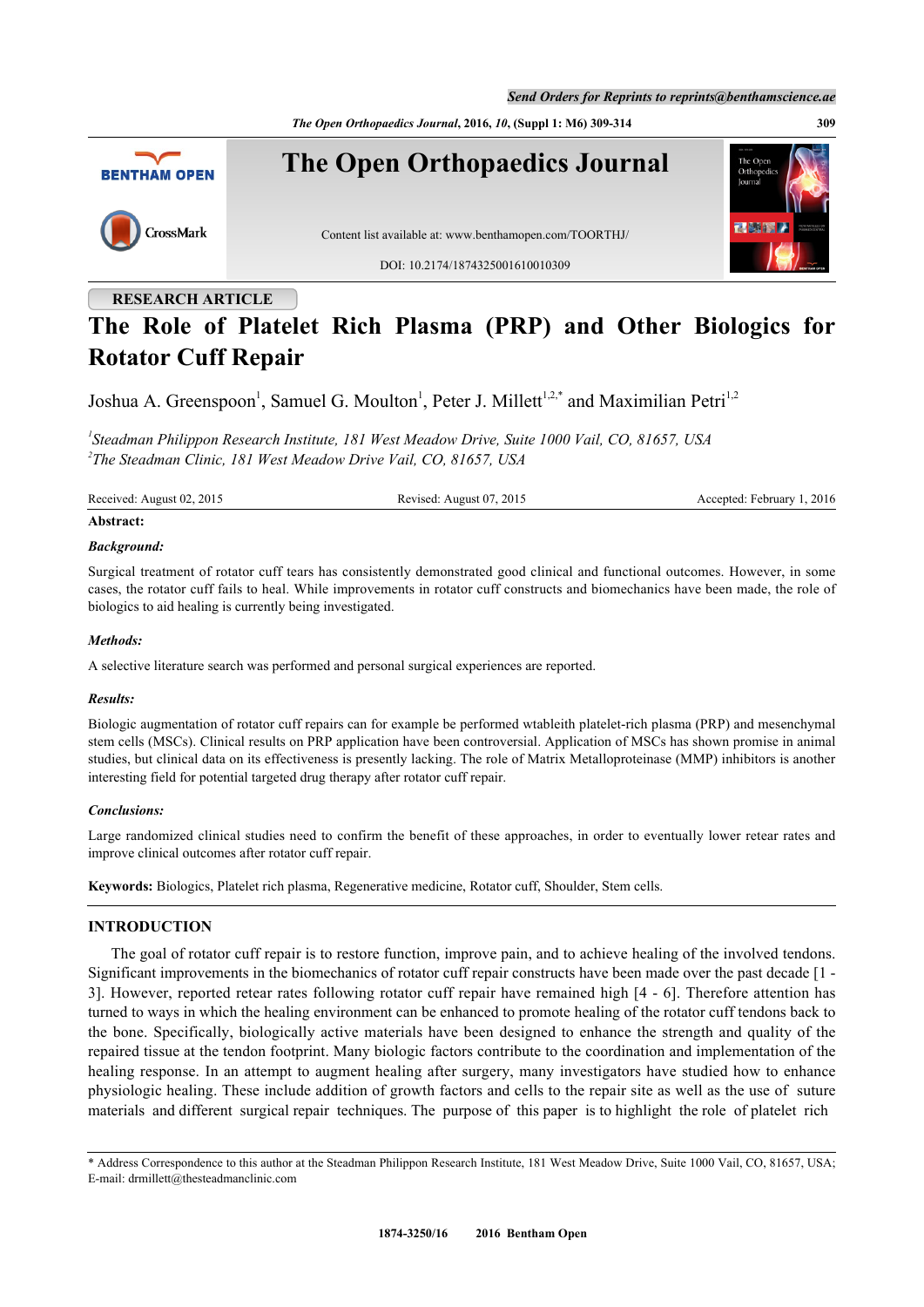plasma (PRP) and other biologic agents used to enhance healing in rotator cuff repair.

#### **OVERVIEW OF TENDON HEALING**

When a tendon is injured, the body employs a complex healing response involving many signaling molecules. Generally, the healing process is thought to occur in three overlapping stages. The first stage (or "inflammatory phase") is an acute response lasting several days in which an inflammatory response results in infiltration of the wound site with red blood cells, leukocytes, and platelets [[7](#page-4-1)]. The platelets contain important signaling molecules that coordinate the repair process. A fibrin clot is formed allowing for macrophages to remove necrotic waste [[7\]](#page-4-1). Tenocytes are recruited and proliferate. The second stage (or "proliferative phase") begins approximately two days after injury[[7\]](#page-4-1). Macrophages assume a reparative role and release growth factors as well as signaling molecules to recruit additional cells. Tenocytes start synthesizing a temporary matrix composed primarily of type III collagen[[7](#page-4-1)]. The third or "remodeling" phase of healing begins 1-2 months after injury in which the type III collagen is replaced by biomechanically superior type I collagen.

#### **PLATELET RICH PLASMA (PRP)**

Platelet rich plasma (PRP) is a centrifuged blood product that contains a supraphysiologic amount of platelets. These platelets release biologic factors including basic fibroblast growth factor (FGF2), vascular endothelial growth factor (VEGF), and transforming growth factor β (TGF β) which have been shown to improve proliferation and collagen secretion of tenocytes *in vitro* [[8](#page-4-2) - [11](#page-4-3)]. In addition to promoting tendon cell growth, PRP has been shown to decrease oxidative stress that could lead to cell apoptosis [\[12](#page-4-4)].

Several studies have investigated the clinical results PRP has on rotator cuff healing [\[13](#page-4-5) - [22](#page-4-6)]. Malavolta *et al.* recently published the results of their randomized controlled trial investigating the structural and functional outcomes of rotator cuff repairs with or without PRP at the time of surgery [[17](#page-4-7)]. The two groups of 27 patients had complete full thickness tears of the supraspinatus and underwent single row repairs with or without the use of PRP. Both groups had significant improvement in functional scores at 2 years of follow-up as measured by the Constant and University of California at Los Angeles (UCLA) scores [\[17](#page-4-7)]. Overall, there were no differences in outcomes at 24 months between the two groups. In addition, the two groups had comparable retear rates as determined by magnetic resonance imaging (MRI) [\[17](#page-4-7)].

Wang *et al.* conducted a well-designed randomized controlled study investigating if PRP injections at 7 and 14 days postoperatively improved healing and early functional recoveries [\[20\]](#page-4-8). Sixty patients underwent arthroscopic doublerow surgeries, half of which received postoperative PRP injections. Healing was assessed at 16 weeks postoperatively using MRI [\[20](#page-4-8)]. The authors concluded that PRP treatment did not improve early functional recovery, range of motion, strength, or pain levels. Furthermore, there was no statistically significant difference in structural integrity of the repair between the two groups [\[20](#page-4-8)]. However, there were 2 full thickness retears in the control group and 0 in the PRP group. This finding is consistent with previous reports, such as that of Castricini *et al.* who reported a higher rerupture rate in their control group of 10.5% *vs* 2.5% in the PRP group [[14](#page-4-9)]. Their patient cohor consisted of 88 patients randomly assigned to two groups and completed a Constant score and had an MRI an average of 20 months postoperatively.

Charousset *et al.* conducted a case-control study with the intention of determining functional and structural differences between patients with double row rotator cuff repairs with or without PRP injections [[23](#page-4-10)]. There were no differences in rotator cuff healing as assessed by MRI between the two groups. The retear rate was 35.5% for the PRP group and 40% for the control group [[23\]](#page-4-10). However the size of the recurrent tears was smaller in the group of patients who received PRP [\[23](#page-4-10)]. Similar to the studies mentioned above, there were no functional differences between the two groups at a minimum of two years postoperatively.

A randomized controlled trial conducted by Jo *et al.* showed improvement in structural outcomes in patients who underwent arthroscopic rotator cuff repair of large to massive tears and received PRP [[16\]](#page-4-11). There was a significantly lower retear rate in patients who received PRP (3.0%) compared to those who did not (20.0%) [\[16](#page-4-11)]. Patients who received PRP also had significantly larger cross sectional areas of the supraspinatus, leading the authors to conclude that PRP use increases the quality of the tendon healing postoperatively [\[16\]](#page-4-11). Importantly, PRP did not increase the speed of healing, and functional outcomes between the two groups were equivalent [\[16](#page-4-11)].

In a separate randomized contolled study, Randelli *et al.* found less postoperative pain and accelerated healing rates in patients with non- massive rotator cuff tears when PRP was used [[18\]](#page-4-12). A total of 53 patients were included. The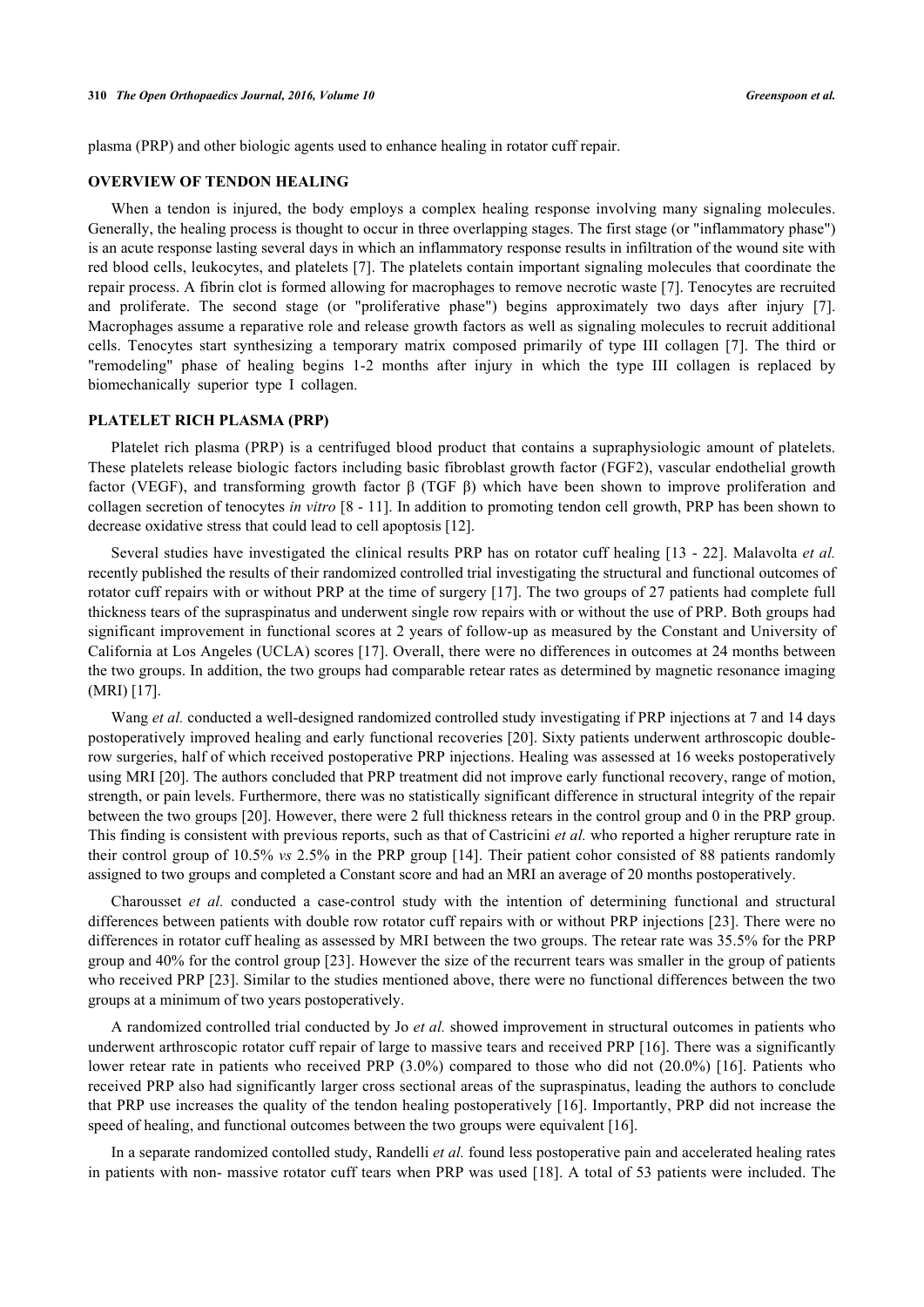UCLA, SST, Constant scores, and strength in external rotation were significantly higher in the PRP group at 3 months postoperatively, however, these differences were not evident at 6, 12, or 24 months postoperatively [\[18](#page-4-12)].

Given the conflicting results and varying protocols of the studies investigating PRP in the setting of rotator cuff repair, several authors have conducted meta-analyses of these studies in order to further assess the data [[24,](#page-4-13) [25\]](#page-5-0). Warth *et al.* analyzed 11 level 1 or level 2 studies [[25](#page-5-0)]. The results of the meta-analysis indicated that there were no global differences in clinical outcomes between patients who received PRP and those that did not [\[25](#page-5-0)]. Meta-regression did indicate that the overall gain in the Constant score was increased when PRP was placed at the tendon bone interface rather than over the surface of the repaired tendon [[25\]](#page-5-0). Subgroup analysis revealed significantly lower retear rates with PRP application in patients who underwent double-row repairs for large (> 3 cm) rotator cuff tears [[25](#page-5-0)]. This finding is of particular interest, as retear rates in large and massive rotator cuff tears are much higher than in smaller tears, making large and massive tears the main target for adjuncts to improve healing.

Vavken *et al.* conducted a meta-analysis and cost-effectiveness analysis on the use of PRP based on 13 published studies [\[24](#page-4-13)]. Different to the findings of Warth *et al*. the authors found PRP to be effective in reducing retear rates in the arthroscopic repair of small and medium sized rotator cuff tears, however there was no evidence that retear rates decreased for large and massive tears [\[24](#page-4-13)]. With the current cost of PRP, the cost-effectiveness analysis indicated that the use of PRP is currently not cost-effective [[24\]](#page-4-13). The reductions in retear rates for small and medium sized rotator cuff tears is consistent with a trend noted in a systematic review by Chahal *et al.* [\[26](#page-5-1)]. While the impact of PRP injections on retear rates differed based on tear size in the two meta-analyses, overall the two reviews suggest PRP may play a role in the healing of rotator cuff repairs.

Given the inconsistent clinical results, the use of PRP to enhance healing of the rotator cuff following surgery remains an area of debate. Additional basic science research is needed to enhance our understanding of the tendon healing process and future randomized clinical studies with sufficient sample sizes are needed to determine the optimal timing, preparation, and concentration of PRP products to enhance physiologic healing.

## **MATRIX METALLOPROTEINASE (MMP) INHIBITORS**

Matrix metalloproteinases (MMPs) are zinc-dependent proteases that maintain and model the extracellular matrix [\[27](#page-5-2)]. While numerous MMPs exist, generally their role in remodeling extracellular matrix inhibits tendon healing following rotator cuff repair. The tetracycline family of antibiotics has properties independent of their antimicrobial activity that allows them to inhibit MMPs and therefore reduce degradation and remodeling after rotator cuff repair [\[27](#page-5-2)]. Bedi and colleagues used a rat model to analyze the effects of oral doxycycline taken after rotator cuff repair [[27\]](#page-5-2). They found that the perioperative use of doxycycline influences early healing after rotator cuff repair, resulting in greater amounts of fibrocartilage as well as improved collagen organization. When the repair was tested biomechanically, the group treated with doxycycline had a significantly greater load to failure at 2 weeks compared to controls [[27\]](#page-5-2).

In contrast, fluoroquinolone antibiotics have been argued to potentially favour tendinopathy and tendon ruptures. Accordingly, Fox *et al*. recently reported that fluoroquinolone treatment negatively influenced tendon healing in rats who underwent rotator cuff repair [\[28](#page-5-3)].

Of particular relevance in orthopaedic surgery, the use of the non-steroidal anti-inflammatory drug (NSAID) diclofenac was shown to significantly influence levels of MMP-2, MMP-3 and MMP-13 after rotator cuff repair in a rat model, eventually resulting in decreased biomechanical strength of the repair [[29\]](#page-5-4). Cohen *et al.* demonstrated inferior healing and lower rotator cuff repair loads to failure in rats receiving celecoxib and indomethacin compared to contols [\[30](#page-5-5)]. In addition, the collagen was more organized in the control groups. This raises the question whether the use of NSAIDs after rotator cuff repair should be limited to avoid disturbance of the healing process.

Gotoh *et al.* found increased levels of MMP-3 and tissue inhibitor of MMP (TIMP)-1 in patients with rotator cuff tears who sustained re-tears after repair compared to those who did not [[31\]](#page-5-6). These results suggest that up-regulation of TIMP-1 and MMP-3 is associated with postoperative tendon retear. This offers a potential research approach for targeted drug therapy after rotator cuff repair [\[31](#page-5-6)].

## **STEM CELL THERAPY**

Mesenchymal stem cells (MSCs) derived from various origins have been investigated in animal studies to determine if their differentiation potential can be used to enhance healing of the rotator cuff tendon. Gulotta *et al.* investigated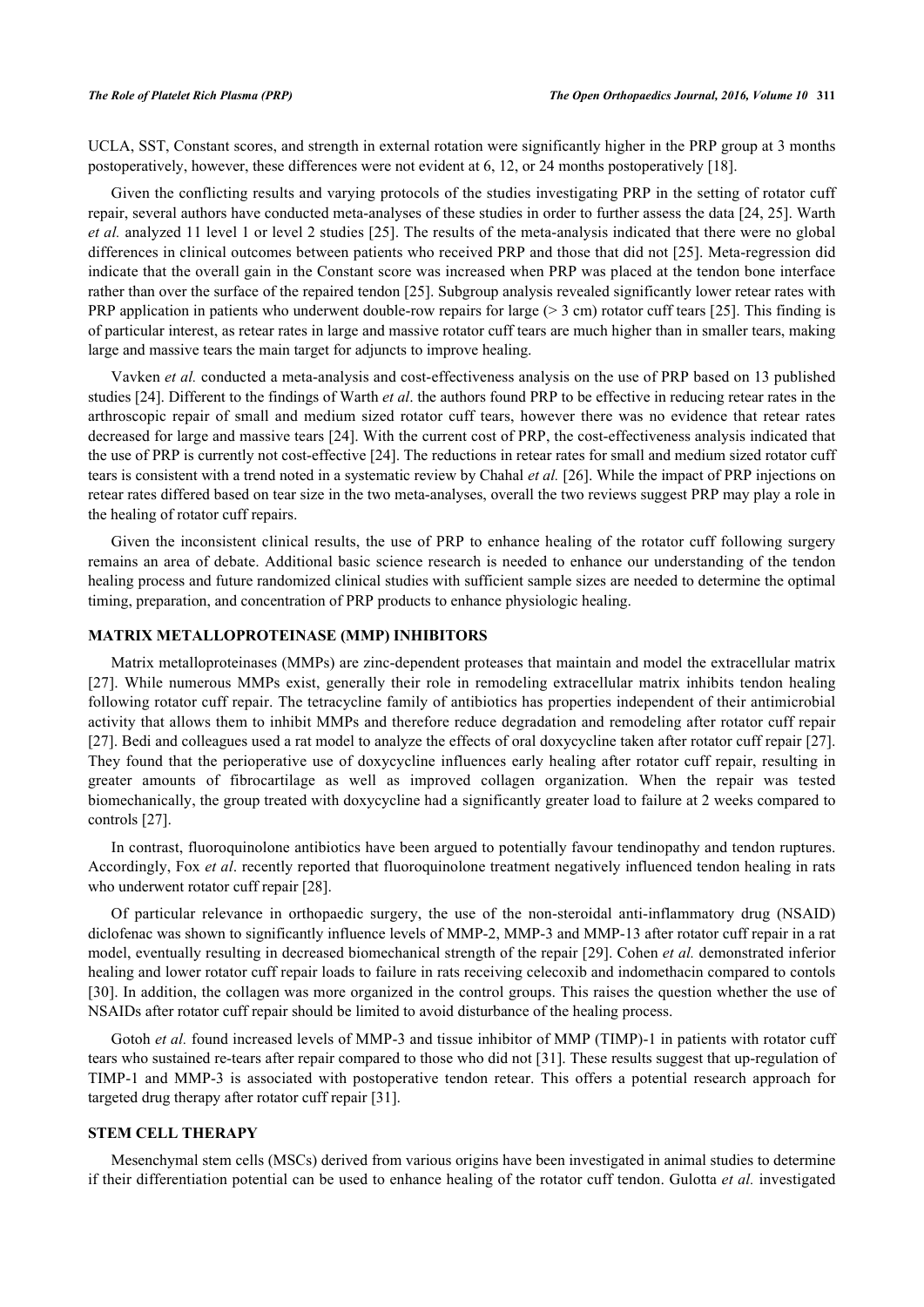bone marrow derived MSCs in a rat model [\[32](#page-5-7)]. The investigators found evidence that the MSCs were present and metabolically active, however, the addition of MSCs to the healing rotator cuff insertion site did not improve the structure, composition, or strength of the healing tendon [\[32](#page-5-7)]. Using a rat model, Kida *et al.* simulated rotator cuff tears and repairs [\[33\]](#page-5-8). In one group, they drilled additional holes into the greater tuberosity to promote mesenchymal stem cell migration [[20\]](#page-4-8). The authors found that the rats with the additional holes had more MSCs than the other group and there was also a higher ultimate force-to-failure of the repair [\[33](#page-5-8)]. Oh *et al.* used a rabbit model to investigate the effects of administration of adipose derived stem cells had on tendon healing and fatty infiltration [[26\]](#page-5-1). They concluded that adipose derived stem cells may be able to improve muscle function, tendon healing, and decrease fatty infiltration after rotator cuff repair [[34\]](#page-5-9).

Clinical studies investigating MSCs are currently sparse. Beitzel *et al.* demonstrated that MSCs can be harvested in a reliable, consistent fashion from either the proximal humerus or distal femur [\[35\]](#page-5-10). Hernigou *et al*. collected bone marrow aspiration samples from the greater tuberosity in 125 patients with rotator cuff tears, and compared them to the samples of 75 patients with a healthy rotator cuff regarding the amount of MSCs [[36](#page-5-11)]. Patients with rotator cuff tears showed a significant reduction in MSC content at the tendon-bone interface compared to the control group. Lower counts of MSCs were statistically correlated to patients age, delayed onset of symptoms and surgery, number of involved tendons, and fatty infiltration stage [\[36](#page-5-11)]. This study emphasizes the potential benfit of biologic augmentation in rotator cuff repair.

Ellera Gomes *et al.* published a study on 14 consecutive patients who underwent mini-open rotator cuff repair along with injection of autologous bone marrow mononuclear cells [[37\]](#page-5-12). Magnetic resonsance imaging analysis 12 months postoperatively demonstrated tendon integrity in all cases. Additional studies are needed to understand how to best utilize stem cells to promote tendon healing and quality.

#### **CONCLUSION**

Basic science studies investigating biologic factors to enhance healing of the rotator cuff show promise. However, clinical data is sparse, inconsistent and controversial. Further investigations are required to determine the best biological agents, uses, concentrations and routes of application. Presently we use PRP to augment healing in biologically challenged cases such as in revision repairs, inmiassive tears with poor quality tissue, and in biologically challenged hosts such as smokers and diabetics. We avoid the use of NSAIDS for 6 weeks post repair in all cases.

#### **CONFLICT OF INTEREST**

The authors report the following potential conflict of interest or source of funding: JAG, SJM, PJM, MP receive support from Steadman Philippon Research Institute. Corporate sponsorship for Steadman Philippon Research Institute is received from Ossur, Smith & Nephew Endoscopy, Siemens Medical Solutions, and Arthrex. P.J.M. also receives support from Arthrex, Myos, GameReady, and VuMedi.MP receieved support from Arthrex Inc.

### **ACKNOWLEDGEMENTS**

Declared none

## **REFERENCES**

<span id="page-3-0"></span>[1] Millett PJ, Mazzocca A, Guanche CA. Mattress double anchor footprint repair: a novel, arthroscopic rotator cuff repair technique. Arthroscopy 2004; 20(8): 875-9.

[\[http://dx.doi.org/10.1016/S0749-8063\(04\)00808-4\]](http://dx.doi.org/10.1016/S0749-8063(04)00808-4) [PMID: [15483553](http://www.ncbi.nlm.nih.gov/pubmed/15483553)]

- [2] Vaishnav S, Millett PJ. Arthroscopic rotator cuff repair: scientific rationale, surgical technique, and early clinical and functional results of a knotless self-reinforcing double-row rotator cuff repair system. J Shoulder Elbow Surg 2010; 19(2 Suppl): 83-90. [\[http://dx.doi.org/10.1016/j.jse.2009.12.012\]](http://dx.doi.org/10.1016/j.jse.2009.12.012) [PMID: [20188272](http://www.ncbi.nlm.nih.gov/pubmed/20188272)]
- <span id="page-3-1"></span>[3] van der Meijden OA, Wijdicks CA, Gaskill TR, Jansson KS, Millett PJ. Biomechanical analysis of two-tendon posterosuperior rotator cuff tear repairs: extended linked repairs and augmented repairs. Arthroscopy 2013; 29(1): 37-45. [\[http://dx.doi.org/10.1016/j.arthro.2012.07.012](http://dx.doi.org/10.1016/j.arthro.2012.07.012)] [PMID: [23276412\]](http://www.ncbi.nlm.nih.gov/pubmed/23276412)
- <span id="page-3-2"></span>[4] Boyer P, Bouthors C, Delcourt T, *et al.* Arthroscopic double-row cuff repair with suture-bridging: a structural and functional comparison of two techniques. Knee Surg Sports Traumatol Arthrosc 2015; 23(2): 478-86. [\[http://dx.doi.org/10.1007/s00167-013-2401-7\]](http://dx.doi.org/10.1007/s00167-013-2401-7) [PMID: [23404511](http://www.ncbi.nlm.nih.gov/pubmed/23404511)]
- [5] Millett PJ, Warth RJ, Dornan GJ, Lee JT, Spiegl UJ. Clinical and structural outcomes after arthroscopic single-row *versus* double-row rotator cuff repair: a systematic review and meta-analysis of level I randomized clinical trials. J Shoulder Elbow Surg 2014; 23(4): 586-97. [\[http://dx.doi.org/10.1016/j.jse.2013.10.006\]](http://dx.doi.org/10.1016/j.jse.2013.10.006) [PMID: [24411671](http://www.ncbi.nlm.nih.gov/pubmed/24411671)]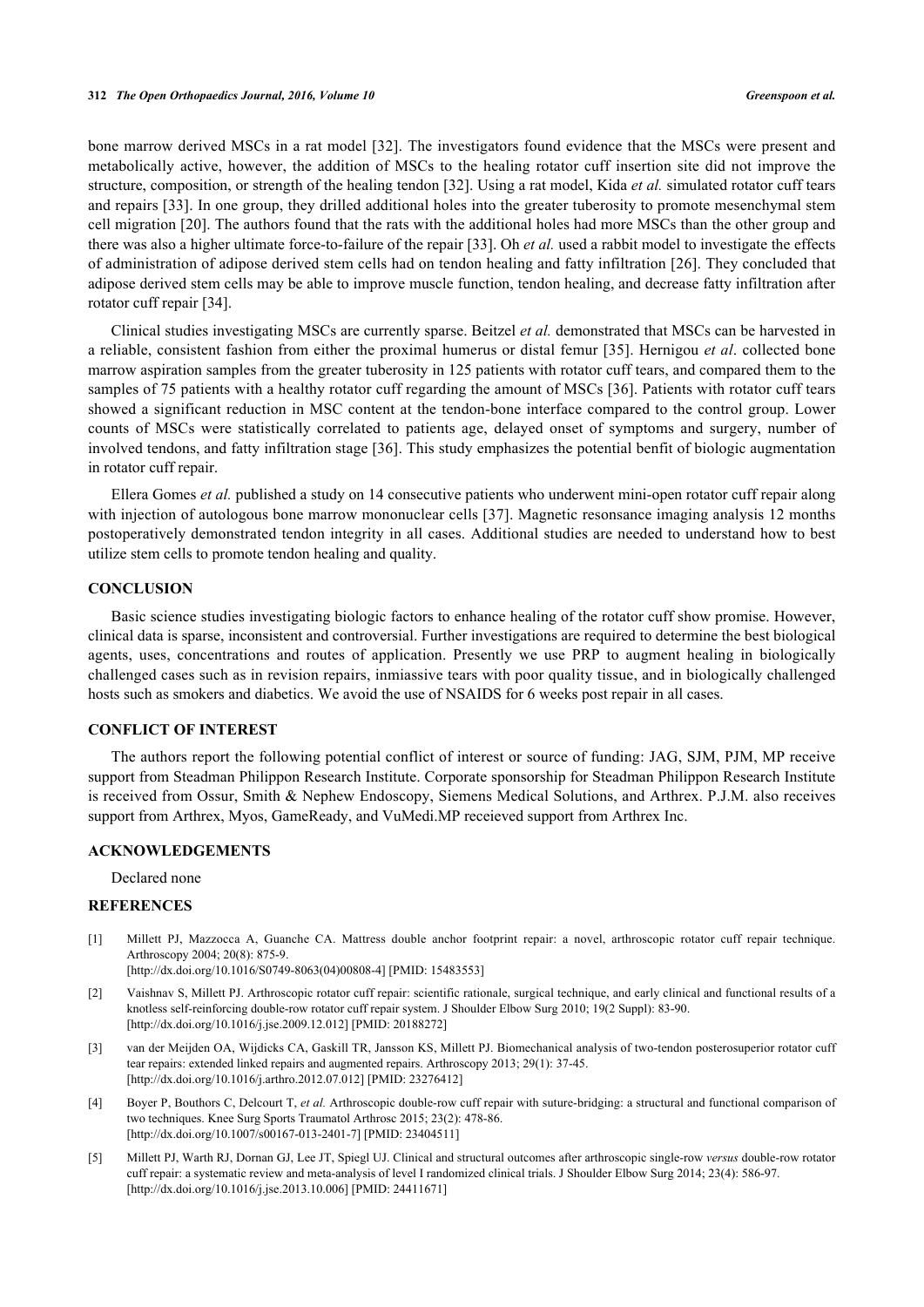- <span id="page-4-0"></span>[6] Rhee YG, Cho NS, Parke CS. Arthroscopic rotator cuff repair using modified Mason-Allen medial row stitch: knotless *versus* knot-tying suture bridge technique. Am J Sports Med 2012; 40(11): 2440-7. [\[http://dx.doi.org/10.1177/0363546512459170\]](http://dx.doi.org/10.1177/0363546512459170) [PMID: [23002202](http://www.ncbi.nlm.nih.gov/pubmed/23002202)]
- <span id="page-4-1"></span>[7] Voleti PB, Buckley MR, Soslowsky LJ. Tendon healing: repair and regeneration. Annu Rev Biomed Eng 2012; 14: 47-71. [\[http://dx.doi.org/10.1146/annurev-bioeng-071811-150122](http://dx.doi.org/10.1146/annurev-bioeng-071811-150122)] [PMID: [22809137\]](http://www.ncbi.nlm.nih.gov/pubmed/22809137)
- <span id="page-4-2"></span>[8] Hee CK, Dines JS, Dines DM, *et al.* Augmentation of a rotator cuff suture repair using rhPDGF-BB and a type I bovine collagen matrix in an ovine model. Am J Sports Med 2011; 39(8): 1630-9. [\[http://dx.doi.org/10.1177/0363546511404942\]](http://dx.doi.org/10.1177/0363546511404942) [PMID: [21555508](http://www.ncbi.nlm.nih.gov/pubmed/21555508)]
- [9] Ide J, Kikukawa K, Hirose J, Iyama K, Sakamoto H, Mizuta H. The effects of fibroblast growth factor-2 on rotator cuff reconstruction with acellular dermal matrix grafts. Arthroscopy 2009; 25(6): 608-16. [\[http://dx.doi.org/10.1016/j.arthro.2008.11.011](http://dx.doi.org/10.1016/j.arthro.2008.11.011)] [PMID: [19501290\]](http://www.ncbi.nlm.nih.gov/pubmed/19501290)
- [10] Ide J, Kikukawa K, Hirose J, *et al.* The effect of a local application of fibroblast growth factor-2 on tendon-to-bone remodeling in rats with acute injury and repair of the supraspinatus tendon. J Shoulder Elbow Surg 2009; 18(3): 391-8. [\[http://dx.doi.org/10.1016/j.jse.2009.01.013\]](http://dx.doi.org/10.1016/j.jse.2009.01.013) [PMID: [19393930](http://www.ncbi.nlm.nih.gov/pubmed/19393930)]
- <span id="page-4-3"></span>[11] Manning CN, Kim HM, Sakiyama-Elbert S, Galatz LM, Havlioglu N, Thomopoulos S. Sustained delivery of transforming growth factor beta three enhances tendon-to-bone healing in a rat model. J Orthop Res 2011; 29(7): 1099-105. [\[http://dx.doi.org/10.1002/jor.21301\]](http://dx.doi.org/10.1002/jor.21301) [PMID: [21246611](http://www.ncbi.nlm.nih.gov/pubmed/21246611)]
- <span id="page-4-4"></span>[12] Lane JG, Healey RM, Chase DC, Amiel D. Use of platelet-rich plasma to enhance tendon function and cellularity. Am J Orthop 2013; 42(5): 209-14. [PMID: [23710476\]](http://www.ncbi.nlm.nih.gov/pubmed/23710476)
- <span id="page-4-5"></span>[13] Bergeson AG, Tashjian RZ, Greis PE, Crim J, Stoddard GJ, Burks RT. Effects of platelet-rich fibrin matrix on repair integrity of at-risk rotator cuff tears. Am J Sports Med 2012; 40(2): 286-93. [\[http://dx.doi.org/10.1177/0363546511424402\]](http://dx.doi.org/10.1177/0363546511424402) [PMID: [22016459](http://www.ncbi.nlm.nih.gov/pubmed/22016459)]
- <span id="page-4-9"></span>[14] Castricini R, Longo UG, De Benedetto M, *et al.* Platelet-rich plasma augmentation for arthroscopic rotator cuff repair: a randomized controlled trial. Am J Sports Med 2011; 39(2): 258-65. [\[http://dx.doi.org/10.1177/0363546510390780\]](http://dx.doi.org/10.1177/0363546510390780) [PMID: [21160018](http://www.ncbi.nlm.nih.gov/pubmed/21160018)]
- [15] Hak A, Rajaratnam K, Ayeni OR, *et al.* A double-blinded placebo randomized controlled trial evaluating short term efficacy of platelet rich plasma in reducing postoperative pain after arthroscopic rotator cuff repair: a pilot study. Sports Health 2015; 7(1): 58-66. [\[http://dx.doi.org/10.1177/1941738114548413\]](http://dx.doi.org/10.1177/1941738114548413) [PMID: [25553214](http://www.ncbi.nlm.nih.gov/pubmed/25553214)]
- <span id="page-4-11"></span>[16] Jo CH, Shin JS, Lee YG, *et al.* Platelet-rich plasma for arthroscopic repair of large to massive rotator cuff tears: a randomized, single blind, parallel group trial. Am J Sports Med 2015; 43: 2102-10. [\[http://dx.doi.org/10.1177/0363546515587081\]](http://dx.doi.org/10.1177/0363546515587081) [PMID: [26015443](http://www.ncbi.nlm.nih.gov/pubmed/26015443)]
- <span id="page-4-7"></span>[17] Malavolta EA, Gracitelli ME, Ferreira Neto AA, Assunção JH, Bordalo-Rodrigues M, de Camargo OP. Platelet-rich plasma in rotator cuff repair: a prospective randomized study. Am J Sports Med 2014; 42(10): 2446-54. [\[http://dx.doi.org/10.1177/0363546514541777\]](http://dx.doi.org/10.1177/0363546514541777) [PMID: [25086065](http://www.ncbi.nlm.nih.gov/pubmed/25086065)]
- <span id="page-4-12"></span>[18] Randelli P, Arrigoni P, Ragone V, Aliprandi A, Cabitza P. Platelet rich plasma in arthroscopic rotator cuff repair: a prospective RCT study, 2 year follow-up. J Shoulder Elbow Surg 2011; 20(4): 518-28. [\[http://dx.doi.org/10.1016/j.jse.2011.02.008\]](http://dx.doi.org/10.1016/j.jse.2011.02.008) [PMID: [21570659](http://www.ncbi.nlm.nih.gov/pubmed/21570659)]
- [19] Rodeo SA, Delos D, Williams RJ, Adler RS, Pearle A, Warren RF. The effect of platelet-rich fibrin matrix on rotator cuff tendon healing: a prospective, randomized clinical study. Am J Sports Med 2012; 40(6): 1234-41. [\[http://dx.doi.org/10.1177/0363546512442924\]](http://dx.doi.org/10.1177/0363546512442924) [PMID: [22495146](http://www.ncbi.nlm.nih.gov/pubmed/22495146)]
- <span id="page-4-8"></span>[20] Wang A, McCann P, Colliver J, *et al.* Do postoperative platelet-rich plasma injections accelerate early tendon healing and functional recovery after arthroscopic supraspinatus repair? A randomized controlled trial. Am J Sports Med 2015; 43(6): 1430-7. [\[http://dx.doi.org/10.1177/0363546515572602\]](http://dx.doi.org/10.1177/0363546515572602) [PMID: [25790835](http://www.ncbi.nlm.nih.gov/pubmed/25790835)]
- [21] Weber SC, Kauffman JI, Parise C, Weber SJ, Katz SD. Platelet-rich fibrin matrix in the management of arthroscopic repair of the rotator cuff: a prospective, randomized, double-blinded study. Am J Sports Med 2013; 41(2): 263-70. [\[http://dx.doi.org/10.1177/0363546512467621\]](http://dx.doi.org/10.1177/0363546512467621) [PMID: [23204506](http://www.ncbi.nlm.nih.gov/pubmed/23204506)]
- <span id="page-4-6"></span>[22] Zumstein MA, Rumian A, Lesbats V, Schaer M, Boileau P. Increased vascularization during early healing after biologic augmentation in repair of chronic rotator cuff tears using autologous leukocyte- and platelet-rich fibrin (L-PRF): a prospective randomized controlled pilot trial. J Shoulder Elbow Surg 2014; 23(1): 3-12. [\[http://dx.doi.org/10.1016/j.jse.2013.08.017\]](http://dx.doi.org/10.1016/j.jse.2013.08.017) [PMID: [24331121](http://www.ncbi.nlm.nih.gov/pubmed/24331121)]
- <span id="page-4-10"></span>[23] Charousset C, Zaoui A, Bellaïche L, Piterman M. Does autologous leukocyte-platelet-rich plasma improve tendon healing in arthroscopic repair of large or massive rotator cuff tears? Arthroscopy 2014; 30(4): 428-35. [\[http://dx.doi.org/10.1016/j.arthro.2013.12.018](http://dx.doi.org/10.1016/j.arthro.2013.12.018)] [PMID: [24680303\]](http://www.ncbi.nlm.nih.gov/pubmed/24680303)
- <span id="page-4-13"></span>[24] Vavken P, Sadoghi P, Palmer M, *et al.* Platelet-rich plasma reduces retear rates after arthroscopic repair of small and medium-sized rotator cuff tears but is not cost-effective. Am J Sports Med 2015; 43(12): 3071-6. [\[http://dx.doi.org/10.1177/0363546515572777\]](http://dx.doi.org/10.1177/0363546515572777) [PMID: [25767267](http://www.ncbi.nlm.nih.gov/pubmed/25767267)]